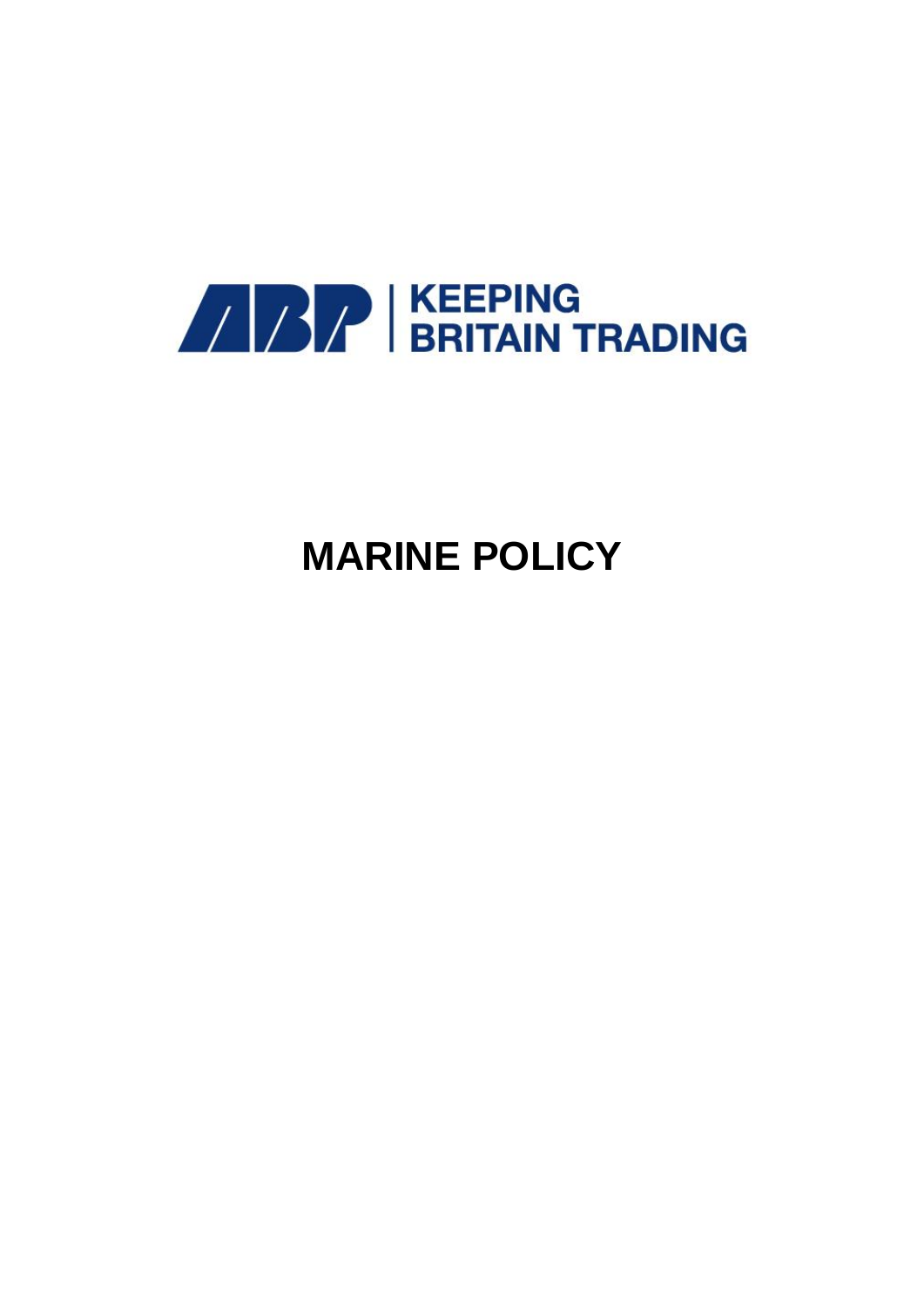# **Document Control Information**

| <b>Document Number</b> | ABP-MAR-PO-001                 |  |
|------------------------|--------------------------------|--|
| <b>Business Area</b>   | Marine                         |  |
| <b>Document Title</b>  | <b>Marine Policy</b>           |  |
| <b>Version</b>         | 5.0                            |  |
| <b>Authors</b>         | James Clark                    |  |
| <b>Approver(s)</b>     | Harbour Authority Safety Board |  |

| <b>Publication Date</b> | December 2021 |
|-------------------------|---------------|
| <b>Review Date</b>      | December 2022 |

# **Amendment Log**

| <b>Version</b> | <b>Comments</b>                                                                                                                                                                                                                                             | <b>Author</b> | <b>Date</b>      |
|----------------|-------------------------------------------------------------------------------------------------------------------------------------------------------------------------------------------------------------------------------------------------------------|---------------|------------------|
| 3.0            |                                                                                                                                                                                                                                                             | James Clark   | 26 Nov 2019      |
| 4.0            | Annual Review:<br>No significant amendments<br>additions, dotted line inserted<br>between HMs and Designated<br>Person                                                                                                                                      | James Clark   | 21 Oct 2020      |
| 5.0            | Annual Review: carried out by legal<br>counsel and Technical Authority<br>marine. Enforcement section<br>amended to refer to ABPs approach<br>to Marine enforcement and structural<br>marine responsibilities amended for<br>Garston, Fleetwood, and Barrow | James Clark   | December<br>2021 |
|                |                                                                                                                                                                                                                                                             |               |                  |
|                |                                                                                                                                                                                                                                                             |               |                  |

# **Accountable Owner**

The accountable owner for this Document

**Accountable Owner**

James Clark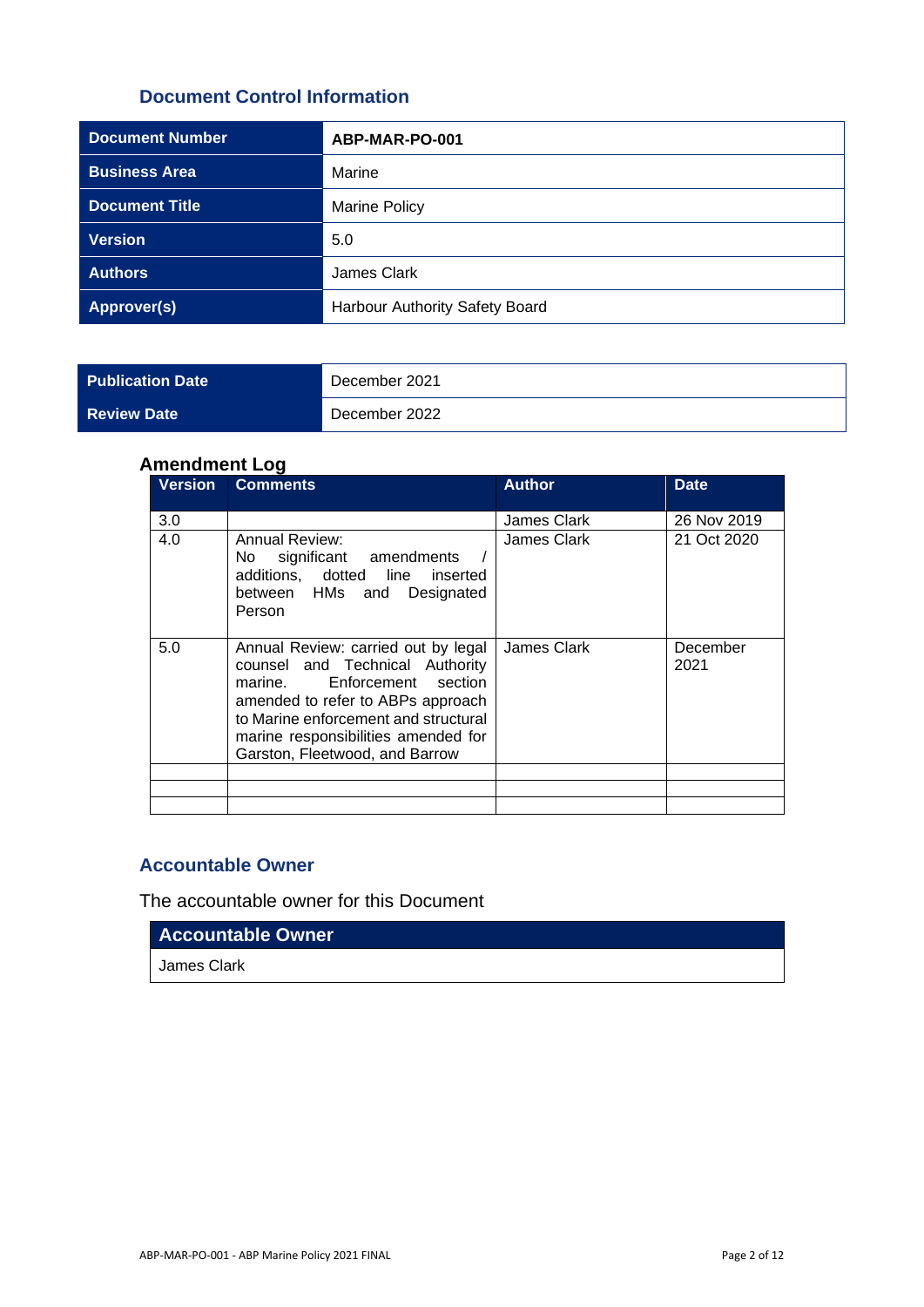# **1. Introduction**

ABP, acting in its capacity as statutory harbour authority **the Harbour Authority**, has developed policies and plans in accordance with the standards set out in the Port Marine Safety Code (**PMSC**). This document details the policies adopted to achieve the PMSC's required standard. The policies and plans are based upon a full assessment of the requirements of the PMSC and the hazards that have to be managed to provide for the marine safety of ABP's ports and harbours and their users.

This document is intended to be read in conjunction with ABP's Marine Safety Management System, which detail *how* the policies set out in this document will be implemented. These documents, together with other group policies, and local policies and procedures, underpin the ABP Group "Marine Safety Management System" (MSMS). Each section of this policy is cross referenced to the appropriate sections of the current version of the PMSC (November 2016), for example (*1.1 – 1.5*)

# **2. Accountability for Marine Safety**

# *Duties and Powers: ABP as Harbour Authority (1.1 – 1.5)*

Under Part II of the Transport Act 1981 ABP is controlled by Associated British Ports Holdings Limited (**ABPH**), a company which was formed by the Secretary of State. The directors of ABP (of which there must not be less than five or more than thirteen) are appointed by ABPH, but ABPH has no power to give directions to the directors of ABP in respect of the execution of their powers and duties as a Harbour Authority.

In accordance with the PMSC and the *Guide To Good Practice* (published by the Department of Transport and which applies to all harbour authorities), the directors of ABP's Harbour Authority and Safety Board has been appointed as the "Duty Holder" (as defined by the PMSC (See section 1.6 – 1.10 below). ABP's Harbour Authority and Safety Board comprises of the same membership as the main ABP Board but meets separately from the main ABP Board and has its own remit. Such remit includes (amongst other things) the responsibility for overseeing ABP's compliance with its obligations as Duty Holder under the PMSC.

ABP is the Statutory and Competent Harbour Authority for the following ports and harbours.

Barrow Grimsby Lowestoft Teignmouth Barry Hull Newport Swansea Cardiff **Humber** Plymouth Troon Fleetwood Immingham Port Talbot Garston Ipswich Silloth

- 
- Ayr Goole King's Lynn Southampton

ABP-MAR-PO-001/5.0/Dec 21 **Page 3 of 12** Page 3 of 12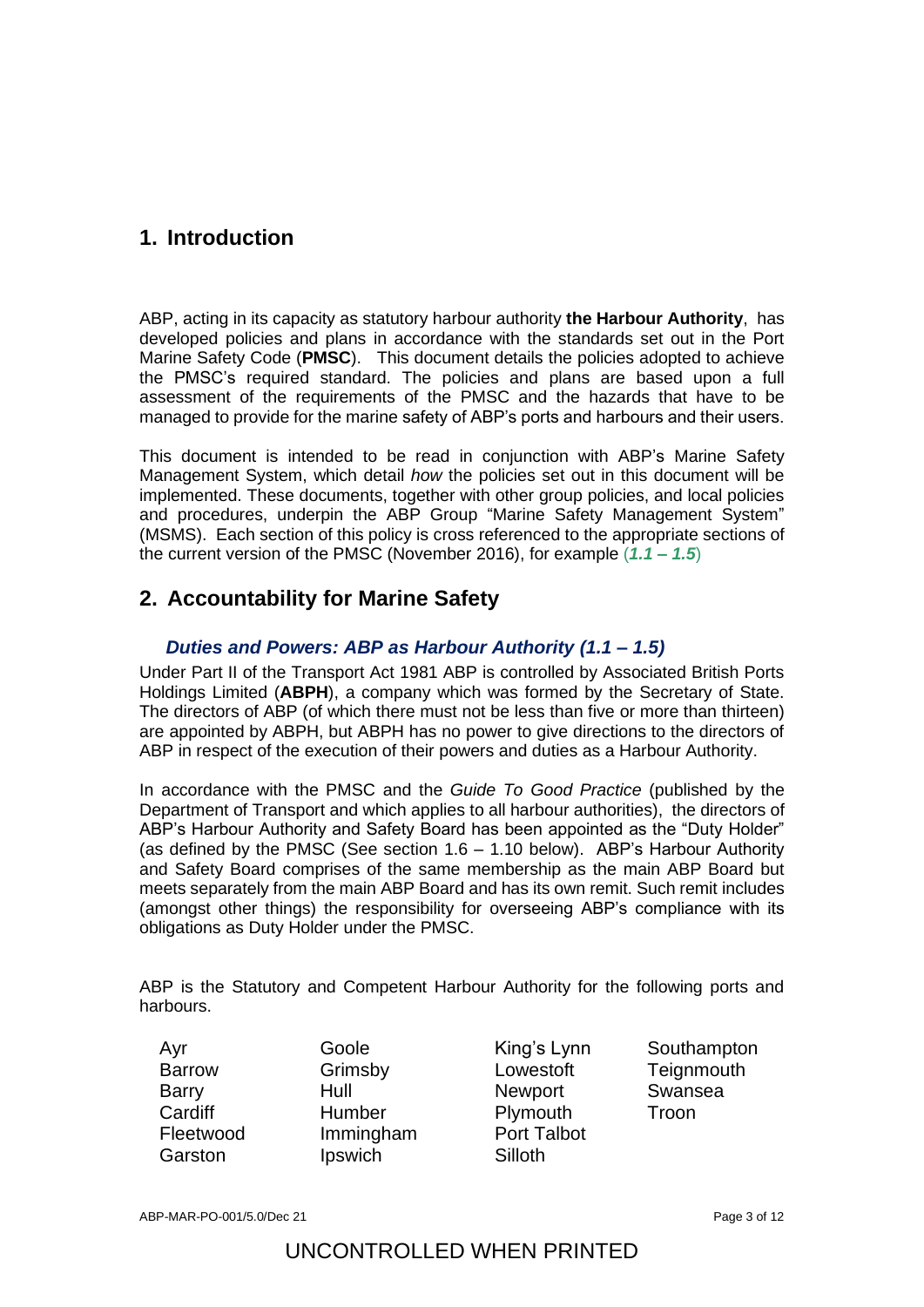The precise nature of the arrangements varies according to local circumstances and are described in port specific components of the local Marine Safety Management System (**MSMS**).

The main functions of the Harbour Authority may generally be classified as follows:

- a. The provision and maintenance of harbour facilities, i.e., quays, wharves, piers, etc.
- b. Navigational safety functions, including lighting and buoying the harbour, the removal of wrecks and other obstructions and maintenance dredging of navigational channels.
- c. Regulating the activities of other persons at the harbour including, in particular, the movement and berthing of ships in the harbour, by means of directions and byelaws, and licensing dredging and the construction of works in the harbour by other persons.
- d. Carrying out harbour operations including, in particular, cargo-handling activities.
- e. The provision of a pilotage service the general duties for the provision of pilotage services are contained in section 2 of the Pilotage Act 1987.
- f. Nature conservation and the prevention of pollution.

## *The Duty Holder (1.6 – 1.10)*

The Harbour Authority is responsible for ensuring that its duties and powers are discharged to the standard set out in the PMSC. ABP recognises that it is the Duty Holder (being the directors of ABPs Harbour Authority & Safety Board) who are accountable for compliance with the PMSC, and while appropriate officers are appointed (see sections below) to assist in the discharge of their duties, the Duty Holder recognises that they may not assign or delegate their responsibilities on the grounds that they do not individually have particular skills.

#### *The Designated Person (1.11– 1.12)*

The Harbour Authority has appointed an appropriately qualified individual as the '**Designated Person'** to provide assurances that ABP's Marine Safety-Management Systems are working effectively at each port (being the Group Technical Marine). The Designated Person has access, and reports directly to, the Duty Holder; and regularly attends ABP's Harbour Authority & Safety Board meetings (or similar).

#### *Chief Executive (1.13)*

The CEO of ABP (also the Chairman of the ABP Harbour Authority & Safety Board) is accountable for the operational and financial control of ABP acting in its capacity as Harbour Authority. The Chairman will advise the Harbour Authority on all matters related to its duties and powers, with appropriate advice from The Marine Advisor, Harbour Masters and other officers. The Chairman will oversee the implementation of the Harbour Authority's policies and decisions and will have overall executive responsibility for the safety of its operations and staff.

#### *Harbour Masters (1.14 – 1.15)*

The Harbour Authority will, where necessary, exercise its powers to appoint Harbour Masters for its ports and harbours. The Harbour Master is defined in Section 2 of the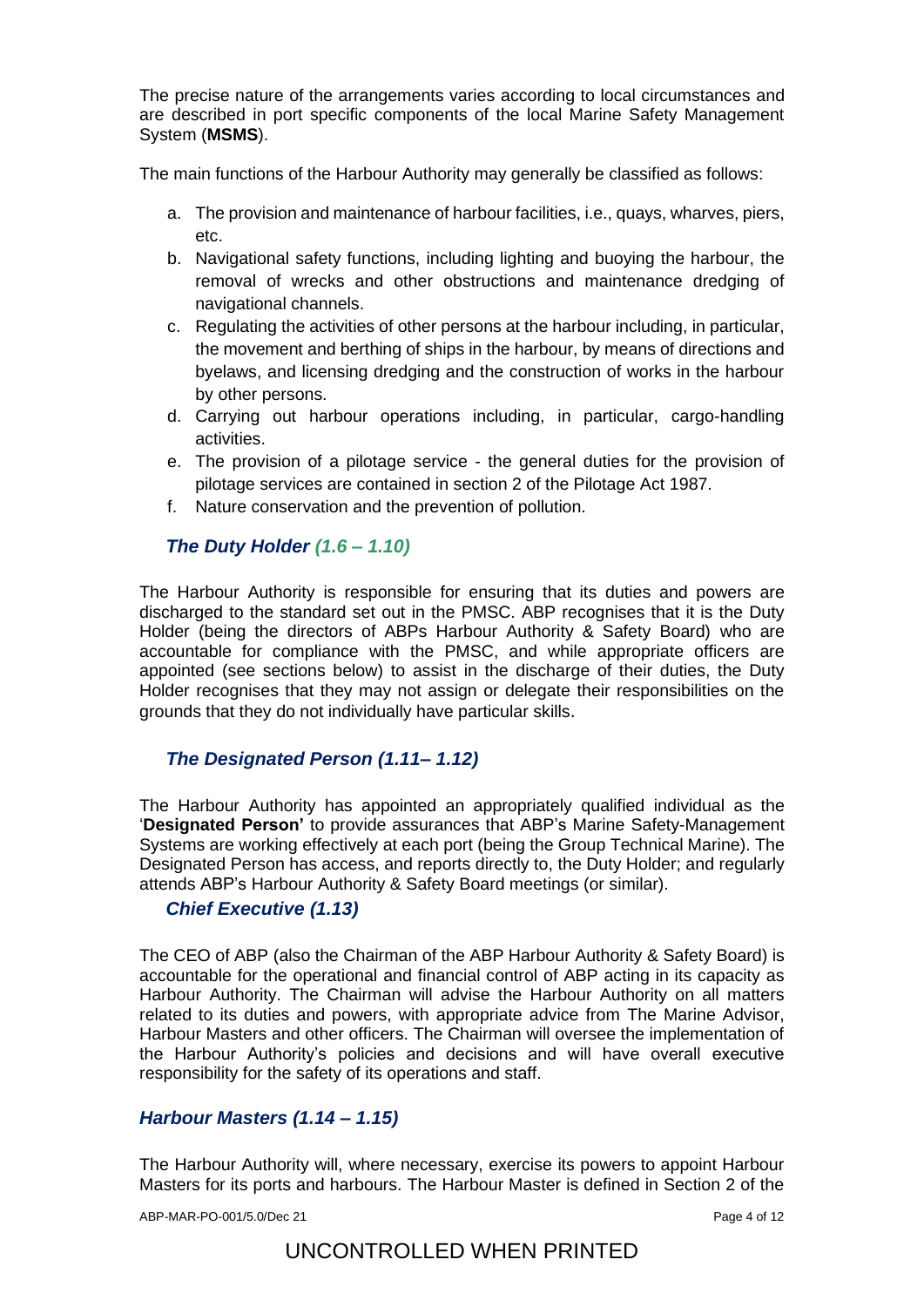Harbour Docks and Piers Clauses Act 1847 so as to include, in addition to the Harbour Master him / her self, his / her assistants. The expression includes any person authorised by the Harbour Authority to act in the capacity of Harbour Master (e.g. Dock Master).

- i. In considering the role of the Harbour Master, the Harbours, Docks and Piers Clauses Act 1847 states: "*The Expression "The Harbour-Master" shall mean, with reference to any such Harbour, the Harbour-Master and with reference to any such Dock, the Dock-Master and with reference to any such Pier, the Pier-Master, respectively appointed by virtue of this or the Special Act, and with respect to all Acts authorised or required to be done by such Harbour- Master, Dock-Master or Pier-Master, shall include the Assistants or every such Harbour-Master, Dock-Master or Pier-Master."*
- ii. Section 52 of the Harbours, Docks and Piers Clauses Act 1847 details the Harbour Master's statutory powers, namely: "*The Harbour Master may give directions for all or any of the following purposes; (that is to say)*

For regulating the time at which and the manner in which any vessel shall enter into, or go out of, or lie in or at the Harbour, Dock or Pier, and within the prescribed limits, if any, and its position, mooring or unmooring, placing and removing, whilst therein.

For regulating the position in which any vessel shall take in or land its passengers, or shall take in or deliver ballast within or on the Harbour, Dock or Pier.

For regulating the manner in which any vessel entering the Harbour or Dock or coming to the Pier shall be dismantled, as well for the safety of such vessel as for preventing injury to other vessels and to the Harbour, Dock or Pier, and the moorings thereof.

For removing unserviceable vessels, and other obstructions from the Harbour, Dock or Pier, and keeping the same clear.

For regulating the quantity of ballast or dead weight in the hold which each vessel in or at the Harbour, Dock or Pier shall have during the delivery of her cargo, or after having discharged the same. Provided always, that nothing in this or the Special Act contained shall authorise the Harbour Master to do or cause to be done any Act in any way repugnant to or inconsistent with any law relating to the Customs, or any regulations of the commissioners of Her Majesty's Customs.

The organisation chart on the following page illustrates the lines of responsibility between Associated British Ports (ABP) in its capacity as Harbour Authority and its Harbour Masters.

# <span id="page-4-0"></span>*The Organisation's Officers (1.16 – 1.17)*

The Harbour Authority will ensure that executive and operational responsibilities are assigned to properly trained people, with delegations being clear and formal. Section [0](#page-4-0) below summarises the Harbour Authority's organisational structure. This is supplemented with additional detail at port level.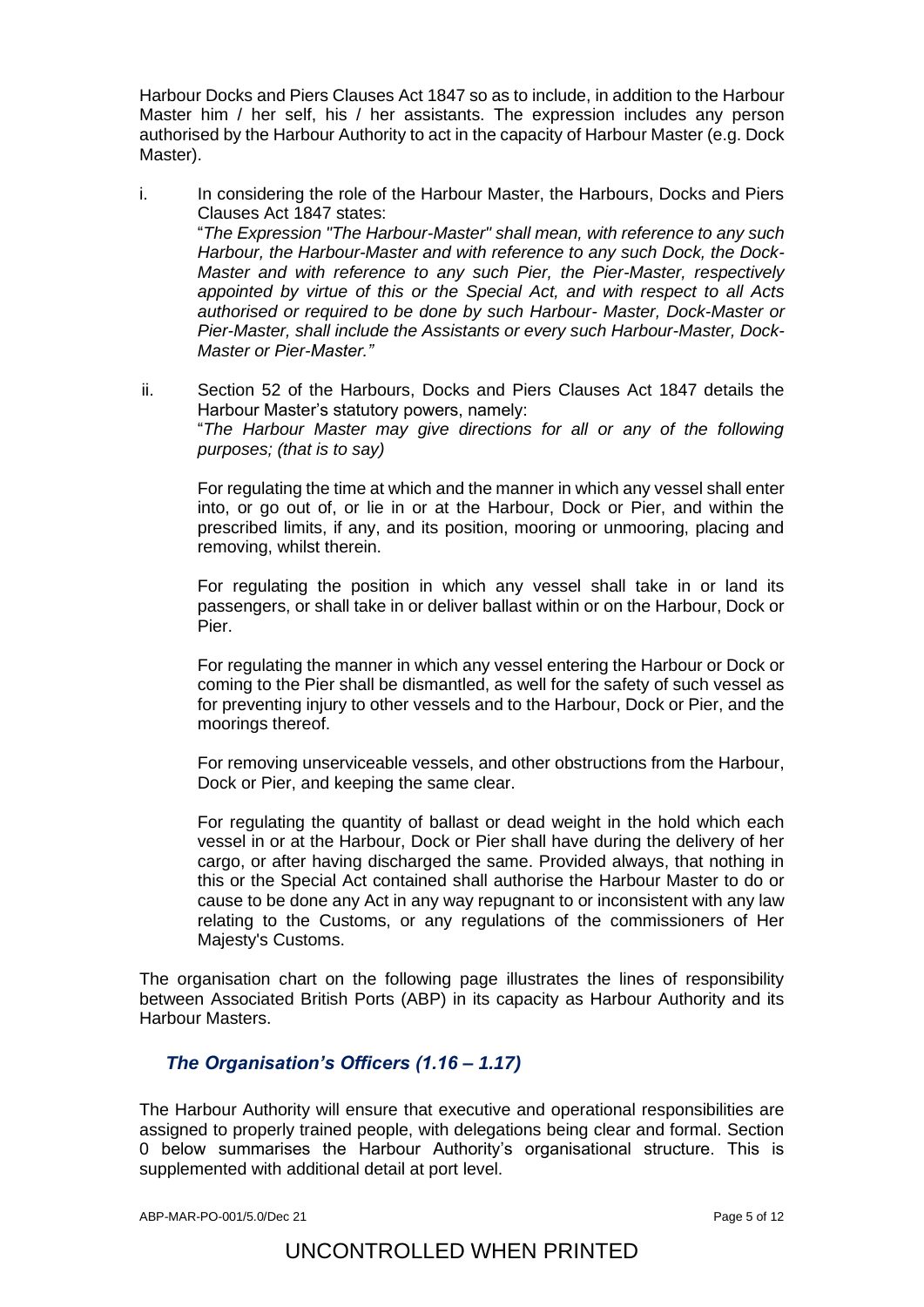# **Associated British Ports' Board (Duty Holder)**

CEO, CFO,; Regional Director Wales and Short Sea Ports ; CCO, Regional Director Humber; Regional Director Southampton; Chief HRO; CIO, General Counsel & Company Secretary; Group Director of Safety, Marine and Engineering



ABP-MAR-PO-001/5.0/Dec 21 Page 6 of 12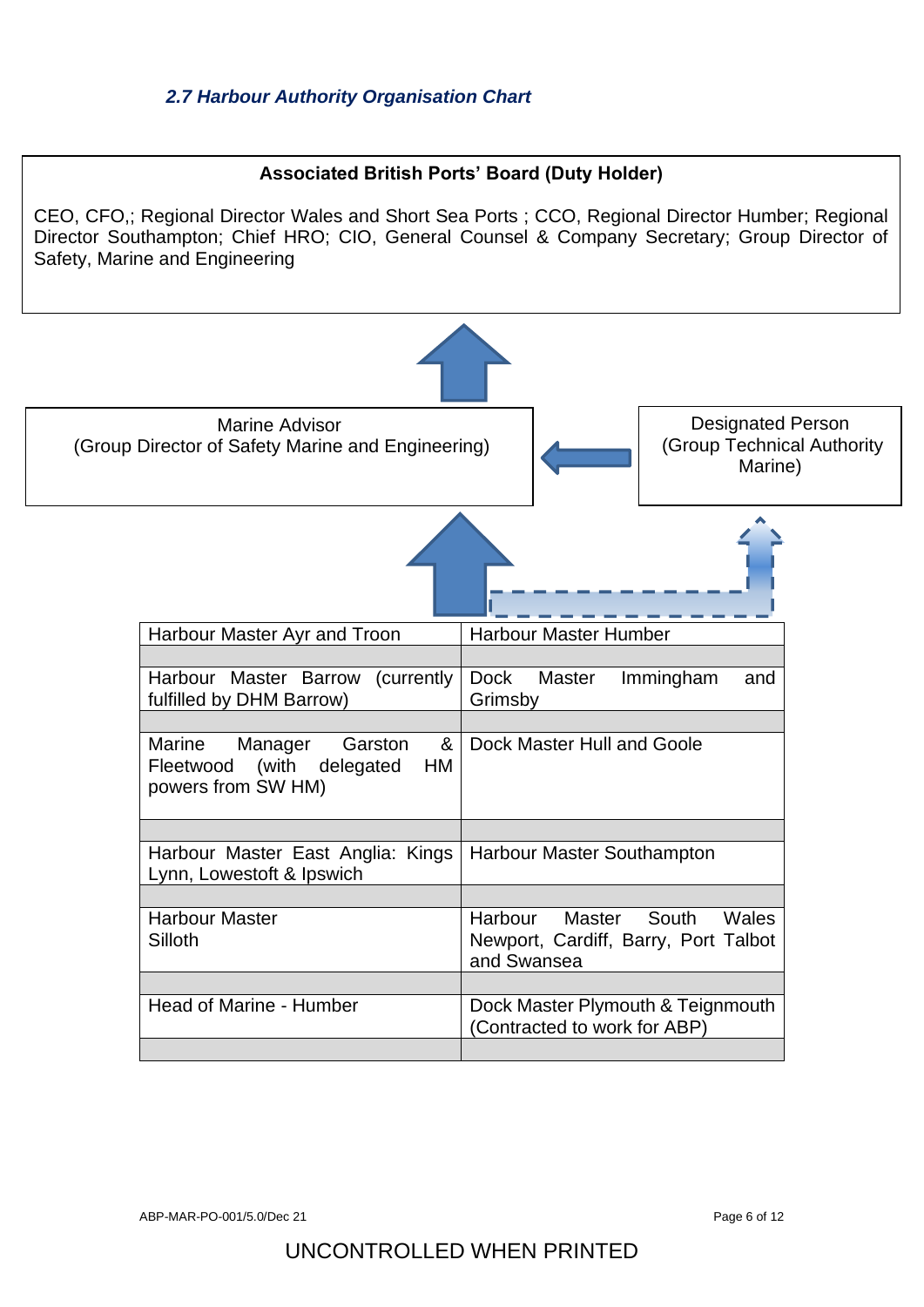# **3. Key Measures to Secure Marine Safety**

## *Review Existing Powers (2.3 – 2.6)*

The Harbour Authority will keep its powers - and the extent of its jurisdiction - under review to ensure that they are appropriate for maintaining the overall safety of its ports and harbours, promoting changes where necessary.

## *Use Formal Risk Assessment (2.7 – 2.11)*

The Harbour Authority has undertaken a formal, documented marine risk assessment of each of its ports and harbours, and established systems designed to review the findings of the assessments.

The Harbour Authority acknowledges that the process of port marine safety assessment is continuous, so that new hazards and changing risks are properly identified and addressed. The Harbour Authority will supplement the continuous review process with formal reviews at suitable intervals.

The Harbour Authority will, so far as is practicable, take measures to eliminate any risks identified, through the assessment and review process.

#### *Implement a Marine Safety Management System (2.12 – 2.17)*

The Harbour Authority has implemented a Marine Safety Management System to manage marine hazards, risks and emergency preparedness. The Marine Safety Management System is supplemented by local MSMS documents for each of the Harbour Authority's ports and harbours.

The Duty Holder is responsible for ensuring that adequate resources are provided to its officers to enable them to manage marine operations effectively and to adhere to the stated marine and navigation policies, procedures, and systems, recognising that proper discharge of duties will otherwise be compromised. This includes adequate resource for training.

#### *Competence Standards (2.18)*

The Harbour Authority will assess, using the most appropriate means available, the competence of all persons appointed to positions with responsibility for safety of navigation, and provide additional training where such need is identified.

The Harbour Authority & Safety Board (acting as Duty Holder) will ensure that individual Board members receive an introduction to their duties under the PMSC. All Board members will subsequently receive PMSC refresher training at intervals not exceeding three years.

Wherever practicable, the Harbour Authority will engage and consult with port users in order to develop a shared understanding of the marine safety management system in use.

The Harbour Authority will ensure that officers are suitably trained in relation to their powers of detention in relation to drink or drug offences committed by a mariner.

#### *Incident Reporting and Investigation (2.19 – 2.23)*

The Harbour Authority recognises that however effective the safety regime is, incidents including "near misses" will occur. Significant incidents and potential

ABP-MAR-PO-001/5.0/Dec 21 Page 7 of 12

# UNCONTROLLED WHEN PRINTED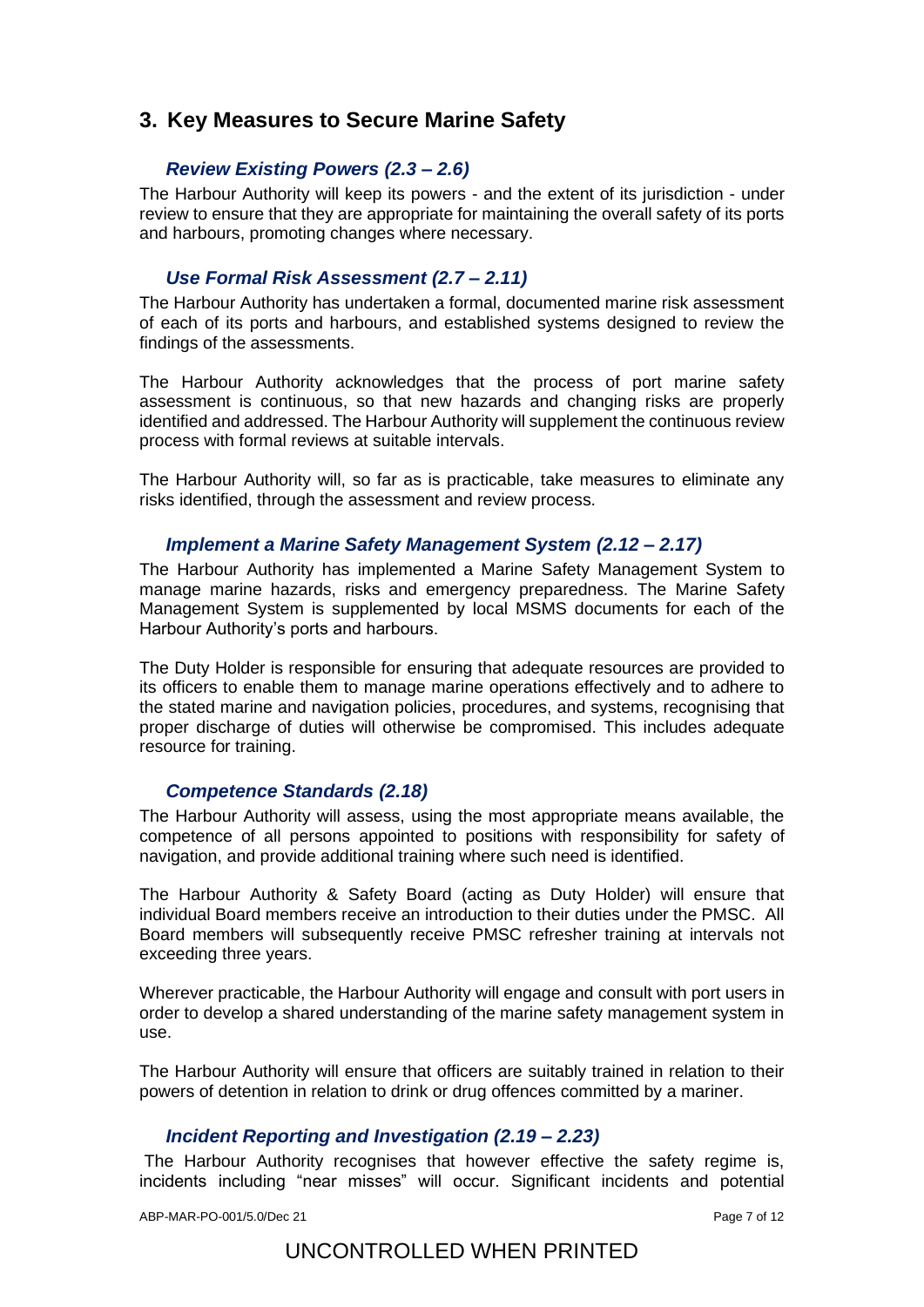incidents will be investigated in accordance with a process, and all stages of that process will be recorded. The process will recognise the often conflicting essential purposes of an investigation:-

- to determine the cause of the incident, with a view to preventing a recurrence,
- to determine if an offence has been committed and whether enforcement action is appropriate.

The Harbour Authority considers that the principle requirement of a marine incident investigation should be to determine the probable causes and contributing factors, so that precautions can be put in place to ensure known risks are managed to As Low As Reasonably Practicable (ALARP). By identifying the "what" and "why" of an incident the harbour authority will be better equipped to prevent a recurrence. In meeting this objective an investigation to determine if an offence has been committed (a criminal investigation) may be compromised and in such cases the Harbour Authority will seek assistance through an agency of another authority such as the Police, Maritime and Coastguard Agency (MCA) or the Marine Management Organisation.

Details of any statutorily reportable marine incident will be sent to the Marine Accident Investigation Branch (MAIB) and or the Maritime and Coastguard Agency (MCA) as soon as possible.

#### *Monitoring Performance and Auditing (2.24)*

In considering the safe operation and management of its ports and harbours, the Harbour Authority will monitor and review their performance against a number of predetermined indicators. The results of such reviews will be recorded and, where appropriate, information will be made available to users and other interested parties.

# *Enforcement (2.25)*

The Harbour Authority has an enforcement policy which can be found at [www.abports.co.uk/marine-information-and-compliance/abp-marine-policy](http://www.abports.co.uk/marine-information-and-compliance/abp-marine-policy-and-pmsc/)[and-pmsc/](http://www.abports.co.uk/marine-information-and-compliance/abp-marine-policy-and-pmsc/)

#### *Publication of Plans and Reports (2.26 – 2.28)*

The specific manner in which relevant Harbour Authority policies are observed at each of the ports and harbours may vary according to local circumstances. Details are included within the individual port's plans.

The Harbour Authority will make available reports of its formal periodic reviews, measuring performance against its plans and against the standards as set out in the Code.

The Harbour Authority's policies and procedures commit the authority to undertake and regulate marine operations in a way that safeguards all of its ports and harbours, their users and the environment.

#### *Consensus (2.29)*

Where appropriate and practicable, the Harbour Authority will seek to consult with harbour users and relevant interested parties when considering applicable port marine safety-related matters which may impact such parties.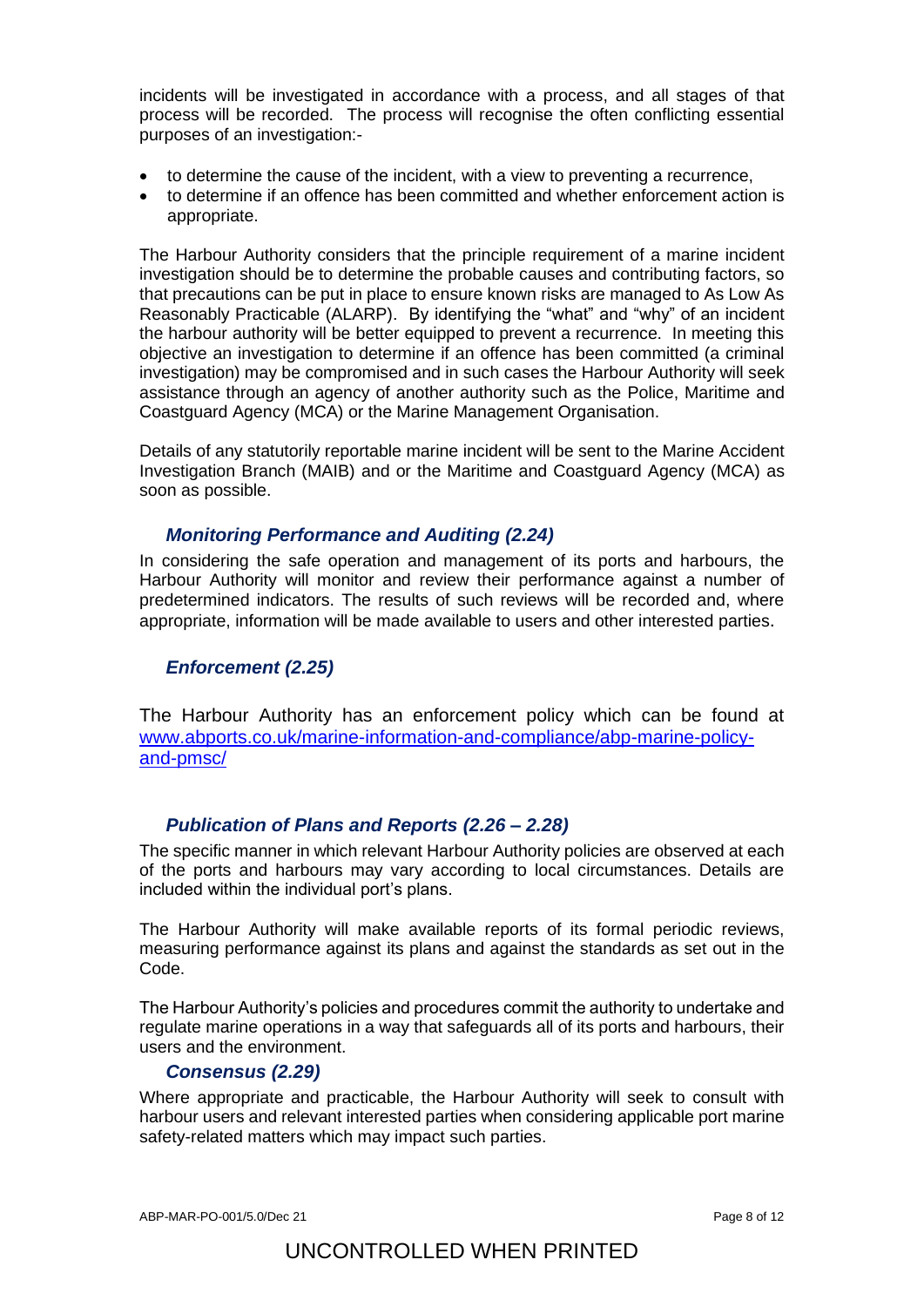#### *Monitoring Compliance (2.30 – 2.32)*

The Harbour Authority will ensure that a prompt and internally verified response is made to the MCA's PMSC compliance programme, every three years. The statement will reflect the compliance status as assessed at the date of response.

ABP will cooperate and assist the MCA if they carry out a verification visit at any ABP port.

If any internal audits reveal potential compliance issues which are unable to be resolved internally, ABP will seek the advice of the MCA to assist in gaining confirmation of compliance.

# **4. General Duties and Powers**

#### *Open Port Duty (3.5)*

The Harbour Authority recognises this duty, as regulated by the local legislation governing each port and harbour.

#### *Conservancy Duty (3.6 – 3.7)*

The Harbour Authority shall endeavour to conserve each of its harbours to ensure they are reasonably fit for use as a port, taking reasonable care to ensure that each is in a fit condition for a vessel to resort to it.

The Harbour Authority will use appropriate means to find, mark and monitor the best navigable channel or channels in its harbours. It will share, as appropriate, relevant hydrographic information associated with its ports and harbours, including information relating to navigational hazards.

The Harbour Authority will seek to work closely with the UK Hydrographic Office to ensure that relevant information required for inclusion within Admiralty charts and publications is made widely available.

#### *Environmental Duty (3.8)*

The Harbour Authority acknowledges that it has a general duty to exercise its functions with regard to nature conservation and other related environmental considerations, in particular with regard to the requirements of the Habitats Directive. If considered necessary, the Harbour Authority may wish to seek additional powers for these purposes.

The Harbour Authority will ensure that contingency plans are in place to deal with oil spills, and that local powers are sufficient to ensure any pollution incident is reported and cleared.

The Harbour Authority will endeavour to ensure that all reporting requirements for Dangerous Substances are complied with.

#### *Civil Contingencies Duty (3.9)*

The Harbour Authority will ensure that appropriately detailed emergency plans are prepared in conjunction with other relevant authorities, and that such plans, where appropriate, are published and periodically exercised.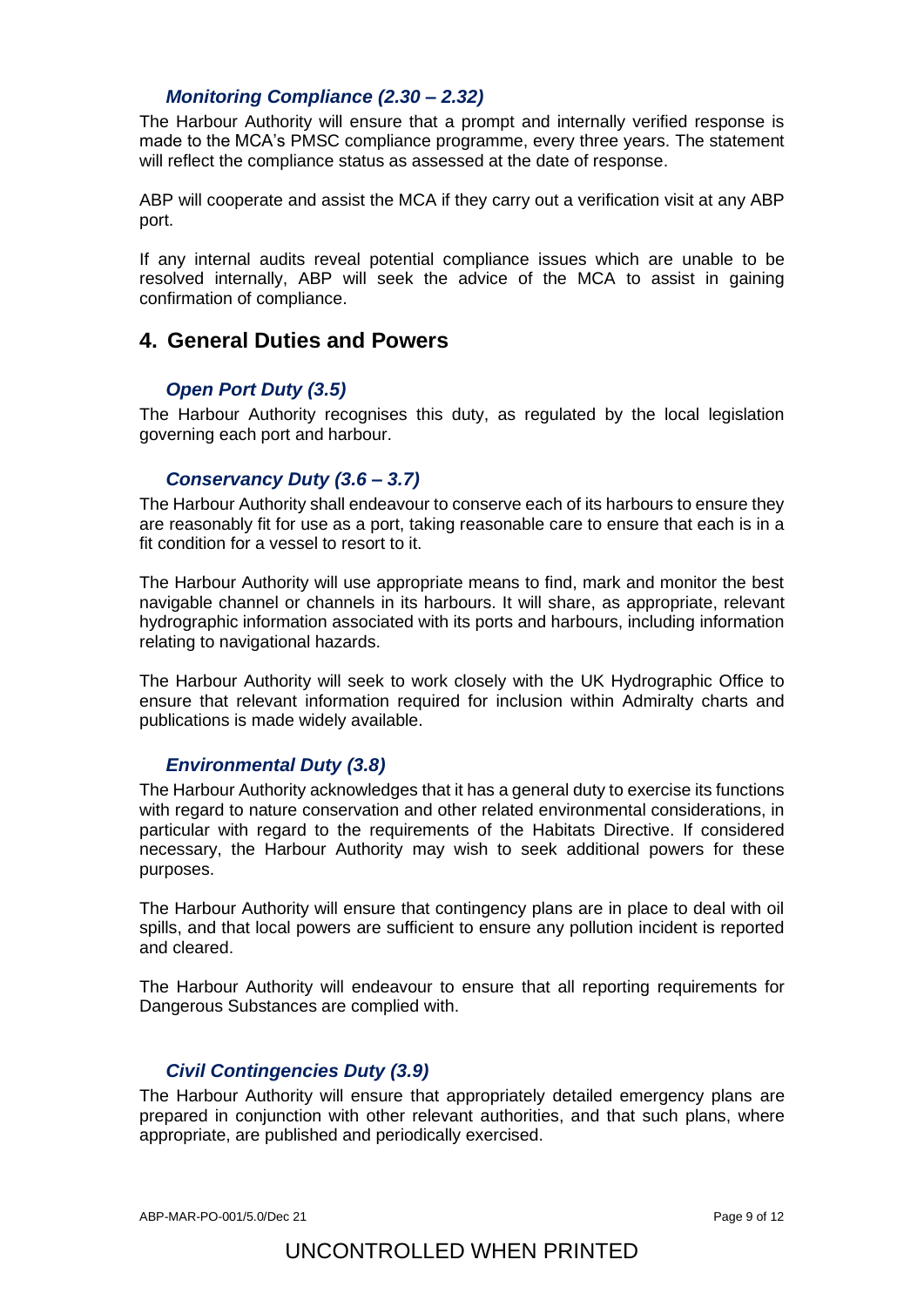# *Harbour Authority Powers (3.10 – 3.11)*

The Harbour Authority will keep its powers - and the extent of its jurisdiction - under review to ensure that they are appropriate for maintaining the overall safety of its ports and harbours.

# *Revising Duties and Powers (3.12 – 3.14)*

Where powers are considered to be outdated, or insufficient, the Harbour Authority will promote any changes that may be necessary.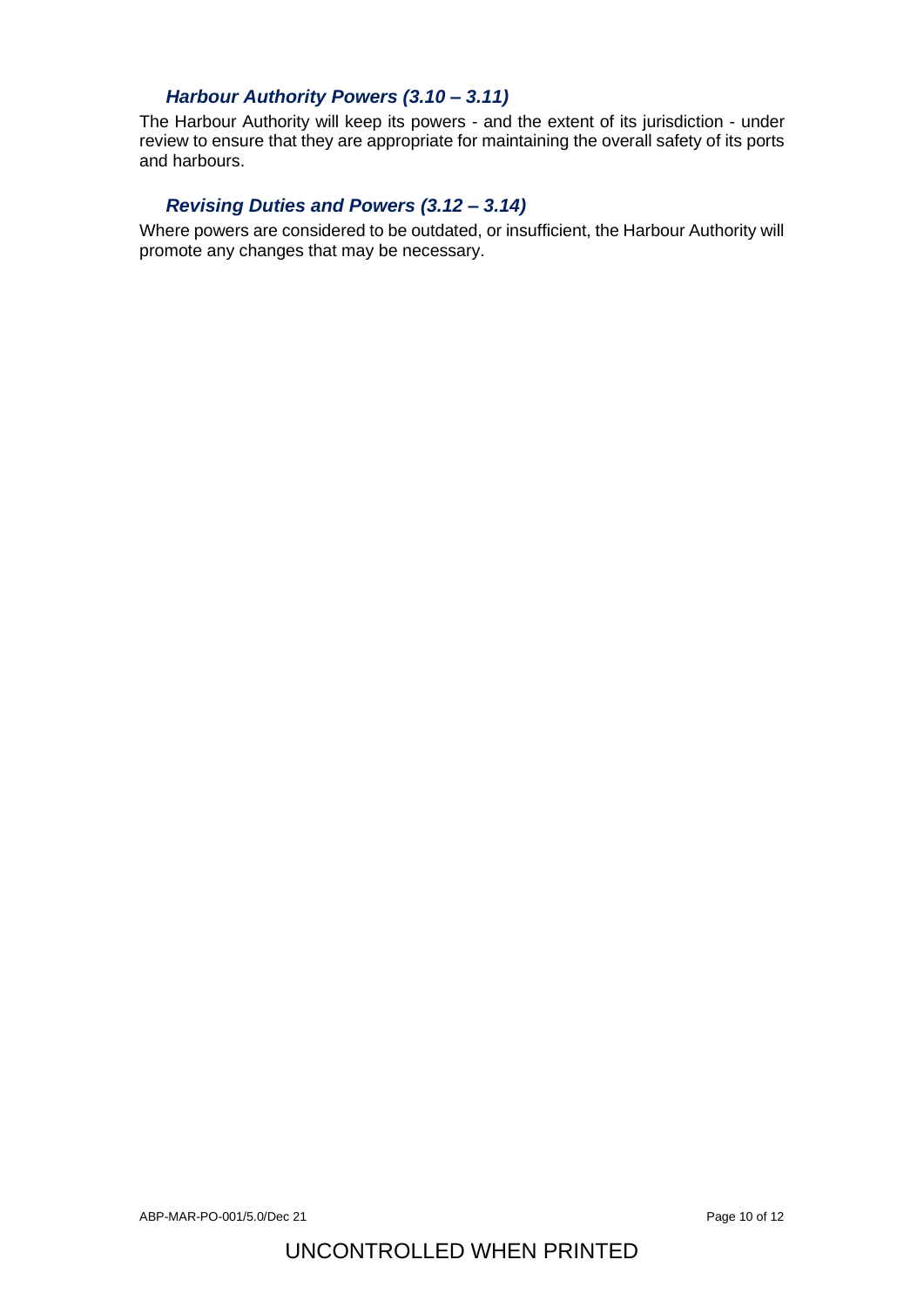# **5. Specific Duties and Powers**

## *Appointment of Harbour Master (4.2)*

The Harbour Authority will, where necessary, exercise its powers to appoint Harbour Masters for its ports and harbours.

#### *Byelaws (4.3 – 4.4)*

The Harbour Authority will make best use of powers to make Byelaws, where appropriate, and seek to ensure that existing Byelaws are kept under review and fit for purpose.

## *Directions (Usually Referred to as Special Directions (4.6 – 4.7)*

The Harbour Authority will ensure that appropriate use is made of the power to give Special Directions, and that training is provided on these powers are to Harbour Masters, and authorised assistants to each Harbour Master.

## *General Directions and Harbour Directions (4.8 – 4.9)*

Where the ability to give General or Harbour Directions is available, The Harbour Authority will ensure that they are appropriately devised and implemented at each port or harbour. The Harbour Authority will review the need for General Directions or Harbour Directions at those ports where they are not currently available.

#### *Dangerous Vessel Directions (4.10)*

The Harbour Authority will ensure that due notice is provided to the directions that may need to be given in relation to a dangerous vessel that may wish to enter an ABP port or harbour. The Authority will always work with, and have due regard to advice and direction given by The Secretary of State's representative for maritime salvage and intervention (SOSREP)

#### *Pilotage and Pilotage Directions (4.11 – 4.12)*

The Harbour Authority will keep under consideration whether any and, if so, what, pilotage services need to be provided to secure the safety of ships navigating in, or in the approaches to, its harbours. It will also consider whether, in the interests of safety, pilotage should be compulsory for ships navigating in any part of that harbour or its approaches. If compulsory pilotage is deemed necessary, the authority will consider to which ships this should be applied and in what circumstances. It will also consider the pilotage service to be provided for those ships. Should the use of an ABP port or harbour change, pilotage services will be reviewed to ensure that the service provided continues to meet requirements.

Having considered the above, the Harbour Authority will ensure that the appropriate level of pilotage service is provided.

Where the Harbour Authority considers, in the interests of safety, that pilotage should be compulsory in any of its ports or harbours or any part thereof, it will issue pilotage directions.

The Harbour Authority will ensure that its pilotage directions define the circumstances in which pilotage is to be compulsory, how, and to which vessels they apply, and in what circumstances.

In providing a pilotage service, the Harbour Authority will consider the possibility that the Master of a vessel may ask for a pilot even when not required to take one by

ABP-MAR-PO-001/5.0/Dec 21 Page 11 of 12